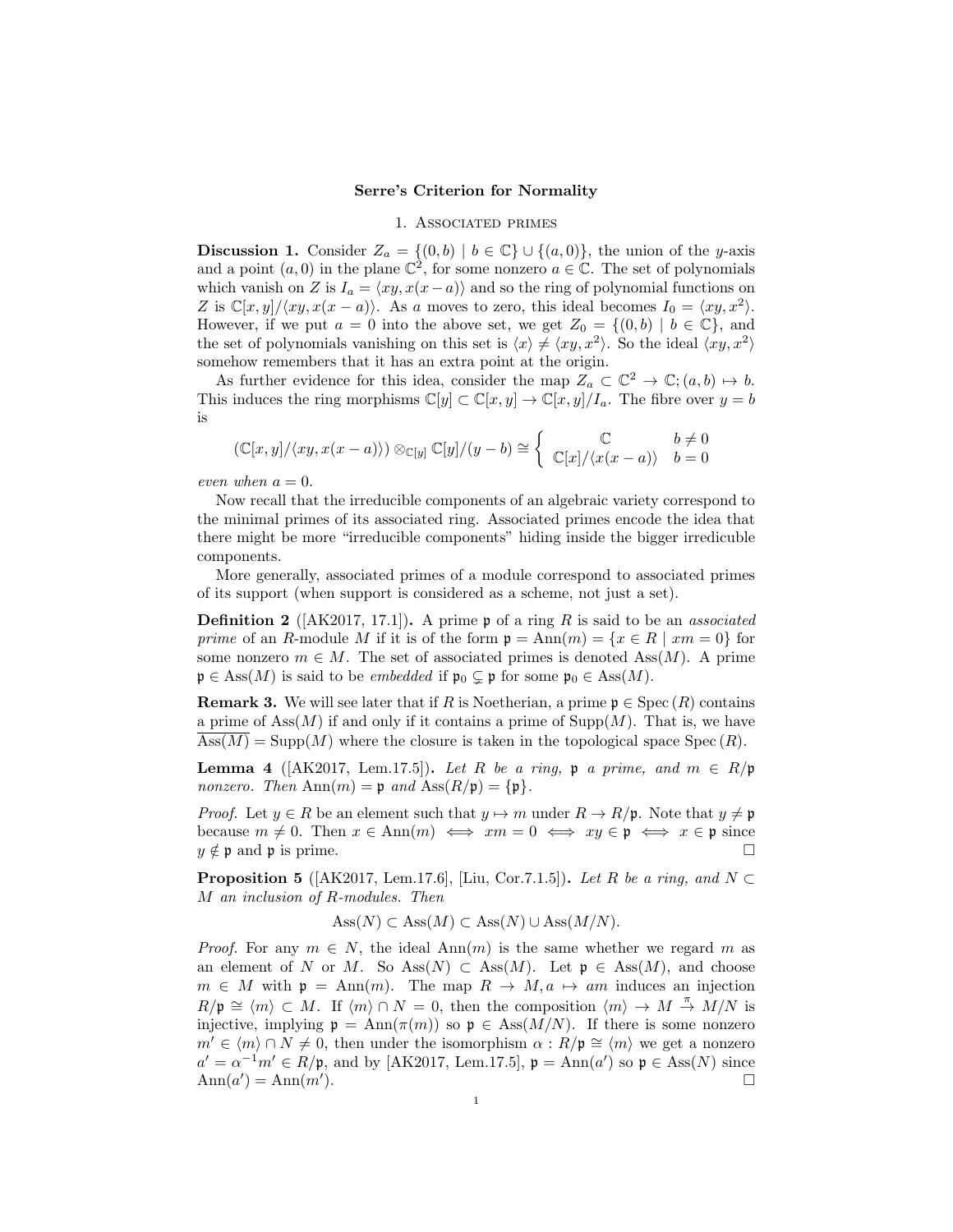Recall that we denote the set of zero divisors of an R-module M by

z. div $(M) = \{x \in R \mid xm = 0 \text{ for some nonzero } m \in M\}.$ 

**Lemma 6** ( $[AK2017, Lem.17.9]$ ). Let R be a ring, M an R-module. Suppose  $\mathfrak{p}$  is a maximal element in the poset of ideals  $\{\text{Ann}(m) \mid m \in M, m \neq 0\}$ . Then p is prime. So  $\mathfrak{p} \in \text{Ass}(M)$ .

*Proof.* Let  $m \in M$  be a nonzero element with  $\mathfrak{p} = \text{Ann}(m)$ . Note  $1 \notin \mathfrak{p}$ , so  $\mathfrak{p} \neq R$ . Consider  $b, c \in R$  with  $bc \in \mathfrak{p}$  and  $c \notin \mathfrak{p}$ . We wish to show  $b \in \mathfrak{p}$ . Note  $cm \neq 0$ . For any  $a \in \mathfrak{p} = \text{Ann}(m)$ , we have  $acm = c(am) = 0$  so we have  $\mathfrak{p} \subset \text{Ann}(cm)$ . By maximality, we deduce that this is actually an equality  $p = Ann(cm)$ , so it suffices to show that  $b \in Ann(cm)$ . But we have  $bcm = 0$  since we have assumed  $bc \in \mathfrak{p} = \text{Ann}(m)$ , so  $b \in \text{Ann}(cm)$  as desired.

**Proposition 7** ( $[AK2017, Prop.17.10], [Liu, 7.1.2]$ ). Let R be a Noetherian ring and M an R-module. Then  $M = 0$  if and only if  $Ass(M) = \emptyset$ .

*Proof.* Consider the poset of ideals  $\{\text{Ann}(m) \mid m \in M, m \neq 0\}$ , and note that it contains Ass $(M)$ . If  $M = 0$ , then this set is empty. If not, then since R is Noetherian, it must contain some maximal element, which is in  $\text{Ass}(M)$  by the above lemma.  $\Box$ 

We will write  $\operatorname{Ass}_R(M)$  and  $\operatorname{Ann}_R(M)$  for  $\operatorname{Ass}(M)$  and  $\operatorname{Ann}(M)$  if we want to make the ring more explicit.

**Proposition 8** ([Liu, 7.1.2]). Let R be a ring, M an R-module, S a multiplicative set. Then  $\operatorname{Ass}_{S^{-1}R}(S^{-1}M) = \operatorname{Ass}_R(M) \cap \operatorname{Spec}(S^{-1}R)$ .

Remark 9. Recall that

$$
\operatorname{Spec} (S^{-1}R) \cong \{ \mathfrak{p} \in \operatorname{Spec} (R) \mid S \cap \mathfrak{p} = \varnothing \}
$$

$$
\mathfrak{p} \mapsto \phi^{-1} \mathfrak{p}
$$

$$
S^{-1} \mathfrak{q} \leftrightarrow \mathfrak{q}
$$

where  $\phi: R \to S^{-1}R$  is the canonical map.

**Remark 10.** Geometrically,  $S^{-1}R$  corresponds to an intersection U of open subsets of Spec  $(R)$ . So this proposition is saying that the the associated primes of the restriction of  $M$  to  $U$  is just the set of those associated primes of  $M$  contained in U.

*Proof.* Suppose that  $\mathfrak{p} \in \text{Ass}_R(M)$  and  $S^{-1}\mathfrak{p} \in \text{Spec } (S^{-1}R)$ . That is,  $\mathfrak{p} = \text{Ann}_R(x)$ for some  $x \in M$ , and  $S^{-1}$ **p** is not  $S^{-1}R$  and therefore prime. Then  $0 \rightarrow p \rightarrow R \rightarrow M$  is exact, where the second map is  $a \mapsto ax$ . Since the localisation of modules functor  $S^{-1}$  is exact, the sequence  $0 \rightarrow S^{-1} \mathfrak{p} \rightarrow S^{-1} R \rightarrow S^{-1} M$  is also exact. So we have  $S^{-1}\mathfrak{p} = \text{Ann}_{S^{-1}R}(x)$  and  $S^{-1}\mathfrak{p} \in \text{Ass}_{S^{-1}R}(S^{-1}M)$ .

Conversely, let  $S^{-1}$  $\mathfrak{p} \in \text{Ass}_{S^{-1}R}(S^{-1}M)$  and choose  $x/s \in S^{-1}M$  such that  $S^{-1}$ **p** = Ann<sub>S<sup>-1</sup>R</sub>(s<sup>-1</sup>x). Since s is invertible in  $S^{-1}R$  we have Ann<sub>S</sub>-1<sub>R</sub>(s<sup>-1</sup>x) = Ann<sub>S</sub> $-1_R(x)$ . Hence,  $\mathfrak{p} = \text{Ann}_R(x)$ .

**Lemma 11** (Lemma A). Let R be a Noetherian ring and M an R-module. Then the canonical map  $M \to \prod_{\mathfrak{p} \in \text{Ass}(M)} M_{\mathfrak{p}}$  is injective.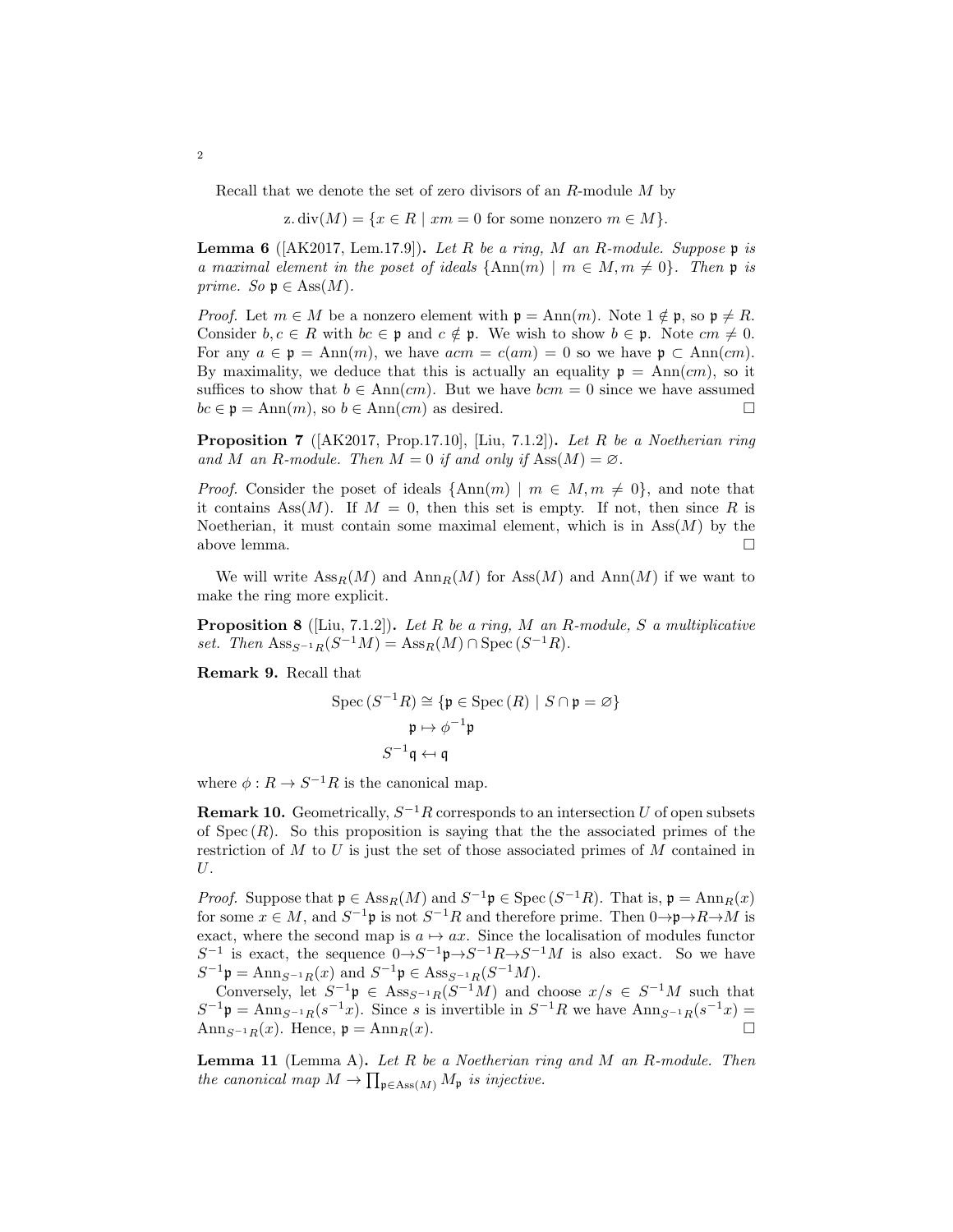*Proof.* Suppose that m is a nonzero element in the kernel. Then  $m = 0$  in each  $M_{\mathfrak{p}}$ , so for each  $\mathfrak{p} \in \text{Ass}(M)$  there exists some  $a_{\mathfrak{p}} \in \mathfrak{p}$  such that  $a_{\mathfrak{p}} m = 0$  in M. In particular,  $\langle a_{\mathbf{p}} \rangle \subset \text{Ann}(m)$ . But R is Noetherian so Ann $(m)$  is contained in some prime  $\mathfrak{p} \in \text{Ass}(M)$  [AK2017, 17.9], contradicting the assumption  $a_{\mathfrak{p}} \notin \mathfrak{p}$ .

**Proposition 12** ( $[AK2017, 17.12]$ ,  $[Liu, 7.1.3]$ ). Let R be a Noetherian ring and M an R-module. Then z. div(M) =  $\bigcup_{\mathfrak{p} \in \text{Ass}(M)} \mathfrak{p}$ . As a special case, we have z. div $(R) = \bigcup_{\mathfrak{p} \in \text{Ass}(R)} \mathfrak{p}.$ 

**Remark 13.** Geometrically, this proposition says that a function on  $Spec(R)$  is a zero divisor of  $M$  if and only if it vanishes on some irreducible (or "embedded") component of  $\text{Supp}(M)$ .

*Proof.* The inclusion  $\bigcup_{\mathfrak{p} \in \text{Ass}(M)} \mathfrak{p} \subset \text{z}$ . div(M) follows directly from the definitions, so lets prove z.  $div(M) \subset \bigcup_{\mathfrak{p} \in \text{Ass}(M)} \mathfrak{p}$ . By definition, if  $x \in \text{z.}$   $div(M)$ , then there is some nonzero  $m \in M$  with  $xm = 0$ . So the submodule  $Rm \subset M$  is nonzero, and therefore there is some  $\mathfrak{p} \in \text{Ass}(Rm)$  [AK2017, Prop.17.10]. In other words, there is a prime with  $\mathfrak{p} = \text{Ann}(ym)$  for some  $y \in R$  with  $ym \neq 0$ . Now  $xm = 0$ , so  $xym = 0$ , so  $x \in \mathfrak{p}$ . Since  $\text{Ass}(Rm) \subset \text{Ass}(M)$ ,  $\mathfrak{p} \in \text{Ass}(M)$ , so  $x \in \bigcup_{\mathfrak{p} \in \text{Ass}(M)}$  $\Box$ 

**Lemma 14** ( $[AK2017, Lem.17.16], [Liu, Lem.7.1.4]).$  Let R be a Noetherian ring and  $M$  a finitely generated  $R$ -module. Then there is a finite chain of submodules

$$
0 = M_0 \subset M_1 \subset \cdots \subset M_n = M
$$

with  $M_i/M_{i-1} \cong R/\mathfrak{p}_i$  for some  $\mathfrak{p}_i \in \mathrm{Spec}(R)$  for  $i = 1, \ldots, n$ .

*Proof.* If  $M = 0$  there is nothing to show. If not, then Ass $(M)$  is nonempty (by [AK2017, Prop.17.10]) so there exists some  $m \in M$  such  $\mathfrak{p}_1 = \text{Ann}(m)$  is prime. But this ideal is precisely the kernel of the map  $R \to M; a \mapsto am$ , and so there is an induced injection of R-modules  $R/\mathfrak{p}_1 \hookrightarrow M; \overline{a} \mapsto am$ . Replacing M with  $M/\langle m \rangle$  and repeating, we obtain a sequence of quotients  $M = N_0 \rightarrow$  $N_1 \rightarrow N_2 \rightarrow \ldots$  with the property that  $\ker(N_{i-1} \rightarrow N_i) \cong R/\mathfrak{p}_i$  for some prime  $\mathfrak{p}_i \in \text{Ass}(N_{i-1})$ . Defining  $M_i = \text{ker}(M \to N_i)$  we convert this into a sequence of submodules  $0 = M_0 \hookrightarrow M_1 \hookrightarrow \ldots$ , with the property that  $M_i/M_{i-1} \cong R/\mathfrak{p}_i$  since  $R/\mathfrak{p}_i \cong \text{ker}(N_{i-1} \to N_i) = \text{ker}(M/M_{i-1} \to M/M_i) = M_i/M_{i-1}$ . The sequence  $(M_i)_{i\geq 0}$  stabilises because M is finitely generated.

Corollary 15 ( $[AK2017, Thm.17.17], [Liu, Cor.7.1.5]$ ). Let R be a Noetherian ring and M a finitely generated R-module. Then  $\text{Ass}(M)$  is finite.

*Proof.* By [AK2017, Lem.17.16], there is a sequence of submodules  $0 = M_0 \subset \cdots \subset$  $M_n = M$  with  $M_{i+1}/M_i \cong R/\mathfrak{p}_i$  for some primes  $\mathfrak{p}_1, \ldots, \mathfrak{p}_n$ . Then by [AK2017, Lem.17.6] we have  $\text{Ass}(M) \subset \text{Ass}(R_{\mathfrak{p}_n}) \cup \text{Ass}(M_{n-1}) \subset \text{Ass}(R_{\mathfrak{p}_n}) \cup \text{Ass}(R_{n-1}) \cup$  $\text{Ass}(M_{n-2}) \subset \cdots \subset \bigcup \text{Ass}(R_{\mathfrak{p}_i}),$  and by [AK2017, Lem.17.5], Ass $(R/\mathfrak{p}_i) = {\mathfrak{p}_i},$  so we deduce that  $\text{Ass}(M) \subset \{\mathfrak{p}_1, \ldots, \mathfrak{p}_n\}.$ 

The Prime Avoidance Lemma has already appeared previously in this course.

**Lemma 16** (Prime Avoidance Lemma  $AK2017, 3.12$ ). Let R be a ring, a a subset of R that is closed under addition and multiplication, and  $\mathfrak{p}_1, \ldots, \mathfrak{p}_n$  prime ideals. If  $\mathfrak{a} \subset \bigcup_j \mathfrak{p}_j$  then  $\mathfrak{a} \subset \mathfrak{p}_j$  for some j.

<span id="page-2-0"></span>**Exercise 1.** Let  $(R, \mathfrak{m})$  be a Noetherian local ring, and M a finitely generated R-module. Show that  $\mathfrak{m} \in \text{Ass}(M)$  if and only if  $\mathfrak{m} = \mathfrak{z}$ . div(M).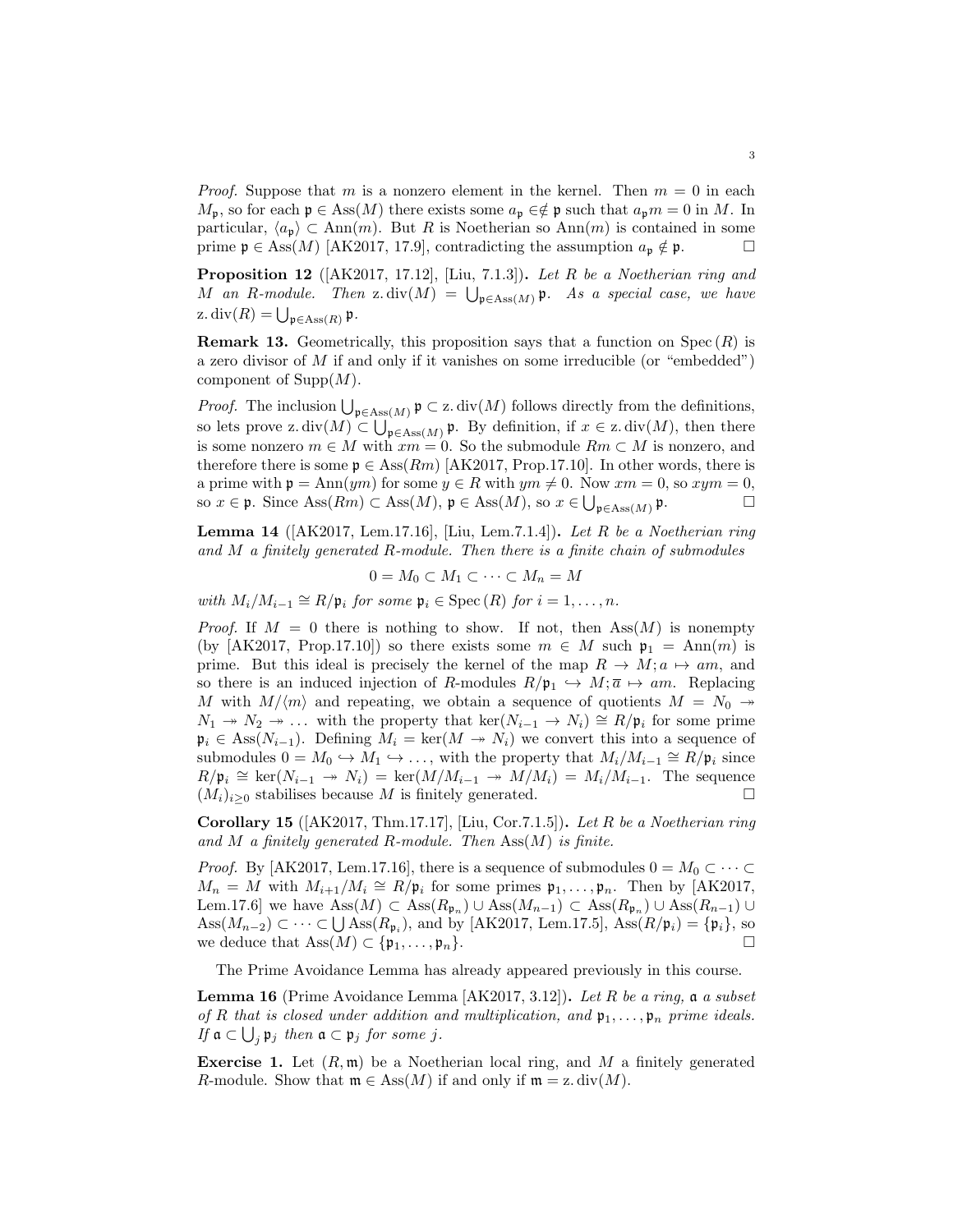**Lemma 17** ([Liu, 8.2.12(a,b)]). Let M be a finitely generated module over a Noetherian ring A. Consider Supp  $M = {\mathfrak{p} \mid M_{\mathfrak{p}} \neq 0}.$  The following are true.

- (1) Any prime that is minimal in  $\text{Supp}(M)$  belongs to  $\text{Ass}(M)$ .
- (2) We have Supp  $M = \{ \mathfrak{q} \mid \mathfrak{p} \subset \mathfrak{q} \text{ for some } \mathfrak{p} \in \text{Ass}(M) \}.$

**Remark 18.** Geometrically, this says  $\overline{Ass(M)} = \text{Supp}(M)$ .

Proof. First we show

Supp  $M \supset \{ \mathfrak{q} \mid \mathfrak{p} \subset \mathfrak{q} \text{ for some } \mathfrak{p} \in \text{Ass}(M) \}.$ 

The contrapositive is: given a prime  $\mathfrak{q}$ , if  $M_{\mathfrak{q}} = 0$  then  $\mathfrak{q}$  cannot contain any associated prime. Indeed, saying q contains an associated prime is to say it contains a set of the form Ann(m) for some nonzero  $m \in M$ . But if  $M_q = 0$ , then there is some  $s \notin \mathfrak{q}$  such that  $sm = 0$ , contradicting the assumption Ann $(m) \subset \mathfrak{q}$ .

Now let us show (1). Let q be a prime which is minimal in  $\text{Supp}(M)$ . As  $\mathfrak{q} \in \text{Supp}(M)$ , the localisation  $M_{\mathfrak{q}}$  is nonzero. So Ass $(M_{\mathfrak{q}})$  is nonempty [AK2017, 17.10]. But the elements of  $\text{Ass}(M_{\mathfrak{q}})$  correspond to primes of  $\text{Ass}(M)$  contained in q [Liu, 7.1.2], so there is some prime  $\mathfrak{p} \in \text{Ass}(M)$  with  $\mathfrak{p} \subset \mathfrak{q}$ . As  $\mathfrak{p}$  is an associated prime, it trivially contains an associated prime (itself) so  $\mathfrak{p} \in \text{Supp}(M)$ . But we assumed q was minimal, so  $\mathfrak{p} = \mathfrak{q}$ , and therefore  $\mathfrak{q} \in \text{Ass}(M)$ .

Now let us show (2) by showing

$$
Supp M \subset \{ \mathfrak{q} \mid \mathfrak{p} \subset \mathfrak{q} \text{ for some } \mathfrak{p} \in \text{Ass}(M) \}.
$$

and combining it with the opposite inclusion, proven above. Indeed, let  $q \in$ Supp $(M)$ , and choose a minimal element  $\mathfrak{p} \in \text{Supp}(M)$  with  $\mathfrak{p} \subset \mathfrak{q}$ . By (1),  $\mathfrak{p} \in \text{Ass}(M)$ , and therefore, q is in the set on the RHS.

## 2. DEPTH

Discussion 19. We have defined the dimension of a ring A to be the length of a maximal chain of prime ideals. Geometrically the idea is that if we have a chain  $\mathfrak{p}_0 \subsetneq \mathfrak{p}_1 \subsetneq \cdots \subsetneq \mathfrak{p}_d$  then  $\text{Spec}(A/\mathfrak{p}_d)$  is a point,  $\text{Spec}(A/\mathfrak{p}_{d-1})$  should be like a curve containing the point, Spec  $(A/\mathfrak{p}_{d-2})$  should be like a surface containing the curve, etc.

$$
Spec (A/\mathfrak{p}_d) \hookrightarrow Spec (A/\mathfrak{p}_{d-1}) \hookrightarrow Spec (A/\mathfrak{p}_{d-2}) \hookrightarrow \dots
$$

However, not every chain of prime ideals can necessarily be completed to a chain of length dim A, e.g.,  $k[x, y, z]/(xy, xz)$ . A different approach would be to consider sequences of elements  $a_1, a_2, \dots \in A$  such that  $Spec(A/a_1)$  is like a proper hypersurface in Spec (A), such that Spec  $(A/\langle a_1, a_2 \rangle)$  is like a proper hypersurface in Spec  $(A/a_1)$ , etc. This leads to the notion of depth. This notion is a bit more robust than dimension, cf. [Liu, 8.2.11] below.

**Definition 20** ([Liu, 8.2.9]). Let A be a local Noetherian ring with maximal ideal m and M an A-module. We say that an element  $a \in \mathfrak{m}$  is M-regular if the map  $M \to M; m \mapsto am$  is injective. A sequence of elements  $a_1, \ldots, a_n$  of m is called *M*-regular, if  $a_i$  is  $M/(a_1M + \cdots + a_{i-1}M)$ -regular for each  $i = 1, \ldots, n$ . The depth of M, denoted depth M is the maximal number of elements of an  $M$ -regular sequence.

4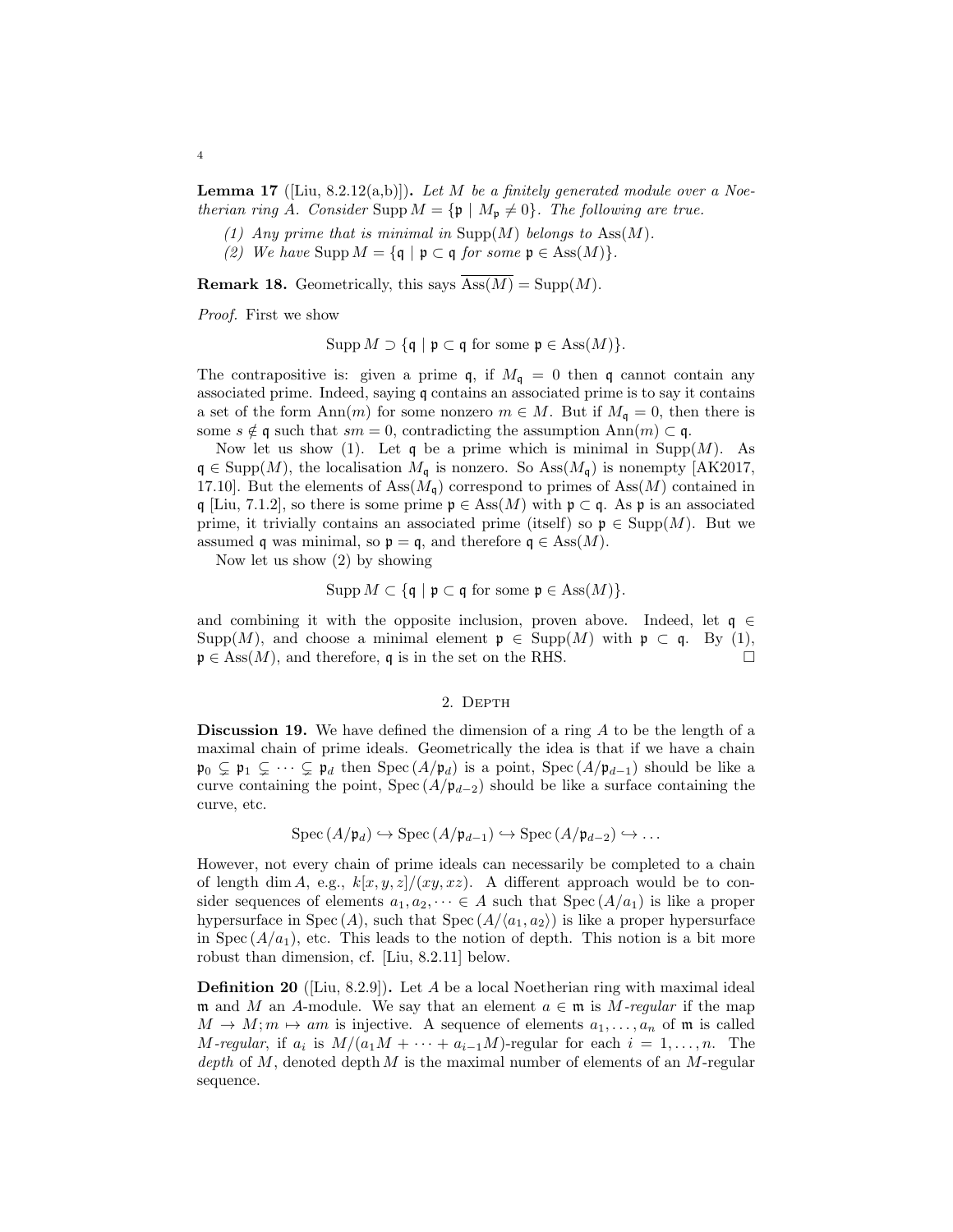**Remark 21** ([Liu, 8.2.11]). Let  $(A, \mathfrak{m})$  be a Noetherian local ring, and let M be a finitely generated A-module of depth  $d = \text{depth } M$ . Then any M-regular sequence can be completed to an M-regular sequence with d elements. In particular, if  $a \in \mathfrak{m}$ is  $M$ -regular, then

$$
\operatorname{depth}(M/aM) = \operatorname{depth} M - 1.
$$

**Lemma 22** ([Liu, 8.2.12(c)]). Let A be a local Noetherian ring and M a nonzero finitely generated module. Then depth  $M \leq \dim \text{Supp } M$ . As a special case, we have depth  $A \leq \dim A$ .

**Remark 23.** If depth  $M \leq \dim \text{Supp } M$ , then M is called *Cohen-Macaulay*. Rings that are Cohen-Macaulay have good properties. Every Noetherian Cohen-Macaulay ring is universally catenary, and in particular, every chain of primes can be completed to a chain of length the dimension. Noetherian Cohen-Macaulay rings have dualizing sheaves (as opposed to complexes); these generalise the sheaf of volume forms on smooth manifolds.

*Proof.* Let  $a \in \mathfrak{m}$  be an M-regular element. We claim that

 $0 \le \dim \text{Supp}(M/aM) \le \dim \text{Supp}(M) - 1.$ 

First note that  $M/aM \neq 0$  since  $aM = M$  implies  $mM = M$  which implies  $M = 0$ by Nakayama's Lemma. So Supp $(M/aM)$  is nonempty. Let  $\mathfrak{p}_1 \subsetneq \cdots \subsetneq \mathfrak{p}_d$  be a maximal chain of primes in  $\text{Supp}(M/aM)$ . Since

$$
(M/aM)_{\mathfrak{p}} \cong M \otimes_A A/\langle a \rangle \otimes_A A_{\mathfrak{p}} \cong M \otimes_A A_{\mathfrak{p}} \otimes_A A/\langle a \rangle \cong M_{\mathfrak{p}}/aM_{\mathfrak{p}}
$$

we see that all  $\mathfrak{p}_i$  are in Supp $(M)$ . Let  $\mathfrak{p}_0 \subset \mathfrak{p}_1$  be a minimal element of Supp $(M)$ contained in  $\mathfrak{p}_1$ . To finish proving the claim, it suffices to show that  $\mathfrak{p}_0 \neq \mathfrak{p}_1$ . Since  $\mathfrak{p}_0$  is minimal, it is in Ann(M) [Liu, 8.2.12]. In particular,  $a \notin \mathfrak{p}_0$  because a regular means it is not a zerodivisor. On the other hand  $a \in \mathfrak{p}_1$ , since otherwise we would have  $(M/aM)_{\mathfrak{p}_1} = 0$  (as elements of  $A - \mathfrak{p}_1$  are invertible in  $A_{\mathfrak{p}_1}$ ).

Now if  $a_1, \ldots, a_r$  is an M-regular sequence, then by induction

$$
0 \le \dim \operatorname{Supp}(M/(a_1M + \dots + a_rM)) \le \dim \operatorname{Supp} M - r,
$$

so depth  $M \leq \dim \text{Supp } M$ .

## 3. Serre's criterion for normality

**Definition 24** ([Liu, 8.2.19]). We say a ring A verifies property  $(R_k)$  if  $A_p$  is regular for every prime p of height  $\leq k$ . We say a ring A verifies property  $(S_k)$  if for every prime p,

$$
\operatorname{depth} A_{\mathfrak{p}} \ge \min\{k, \operatorname{ht} \mathfrak{p}\}\
$$

**Remark 25.** Note that when A is Noetherian we always have depth  $A_p \leq \dim A_p =$ ht(p) [Liu, 8.2.12] so if ht(p)  $\leq k$  then we are actually asking for equality depth  $A_p =$  $\dim A_{\mathfrak{p}} = \mathrm{ht}(\mathfrak{p}).$ 

**Remark 26.** The condition for  $(S_k)$  is a bit clearer if we separated it into its two cases. A ring A satisfies  $(S_k)$  if

- (1) depth  $A_{\mathfrak{p}} \geq h \mathfrak{t} \mathfrak{p}$  for every prime  $\mathfrak{p}$  of height  $\leq k$ ,
- (2) depth  $A_p \geq k$  for every prime p of height  $\leq k$ .

If we group the primes of A according to their height and depth, then since depth  $A_p \leq \text{ht } \mathfrak{p}$ , the condition  $(S_k)$  asks that they lie in the region: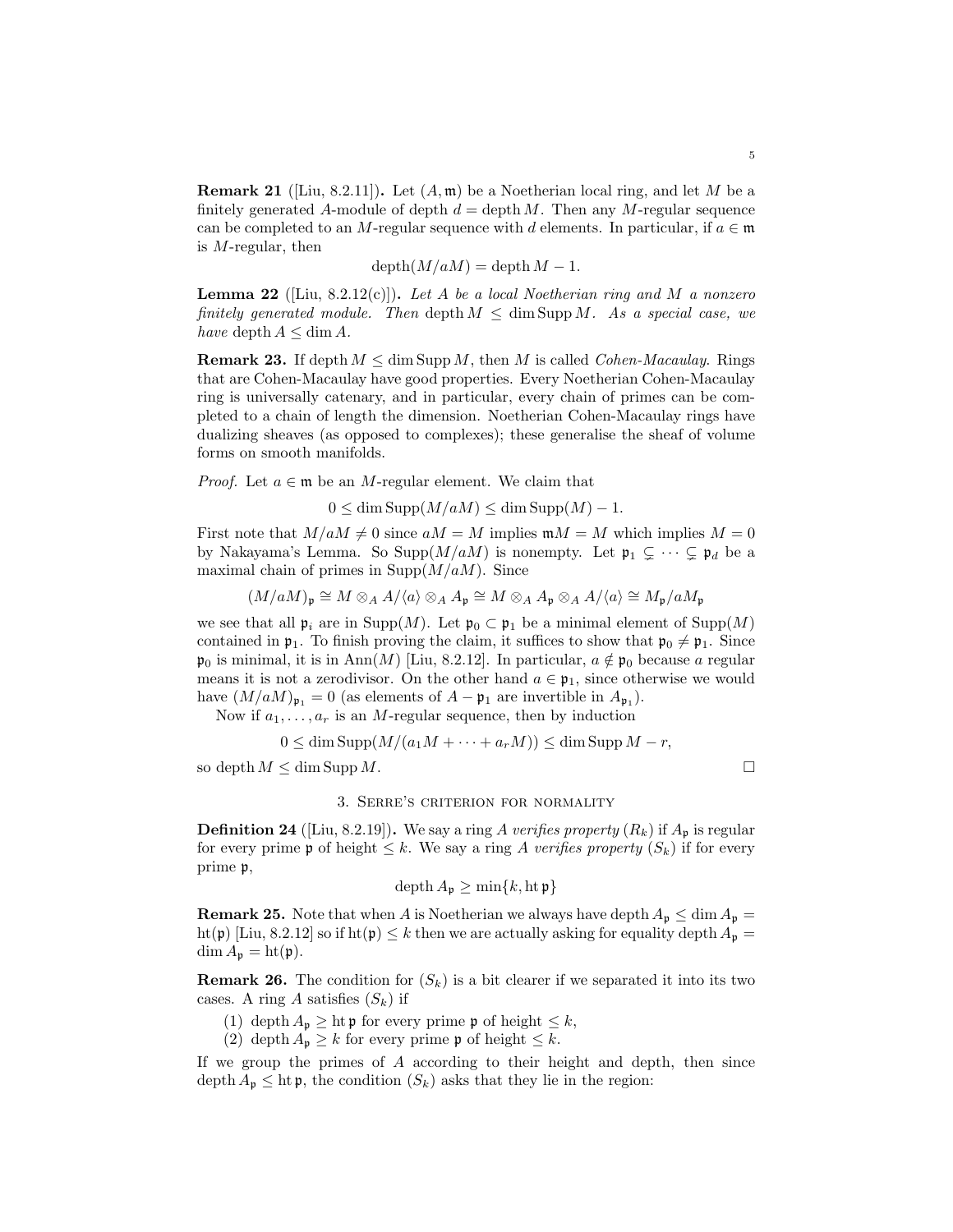

**Lemma 27** ([Liu, 8.2.20]). Let A be a Noetherian ring.

- (1) A always satisfies  $(S_0)$  (even without the Noetherian hypothesis).
- (2) Property  $(S_1)$  is equivalent to A having no embedding primes.

Proof.

- (1) Condition  $(S_0)$  says that depth  $A_p \ge \min\{0, \text{ht } p\}$ . Since both height and depth are always  $\geq 0$ , every ring satisfies  $(S_0)$ .
- (2) The condition  $(S_1)$  says that depth  $A_p \ge \min\{1, \ln p\}$ . Since depth is always nonnegative, the condition is automatically satisfied for primes of height zero (i.e., minimal primes). For primes of height  $\geq 1$ , condition  $(S_1)$  asks depth  $A_{p} \geq 1$ .

Suppose that  $A$  has an embedded prime ideal  $\mathfrak{p}$ . That is, an associated prime that strictly contains another associated prime, so in particular, ht  $p \geq 1$ . Consider  $A_p$ . Since  $\text{Ass}(A_p)$  corresponds to the set of associated primes of A contained in  $\mathfrak{p}$ , the maximal ideal  $\mathfrak{p}A_{\mathfrak{p}}$  is an associated prime. But since z.  $div(A_{\mathfrak{p}}) = \bigcup_{\text{Ass}(A_{\mathfrak{p}})} \mathfrak{q}$  [AK2017, 17.12], this implies that  $\mathfrak{p}A_{\mathfrak{p}} = \mathfrak{z}$ . div( $A_{\mathfrak{p}}$ ). So in particular, depth  $A_{\mathfrak{p}} = 0$  so ( $S_1$ ) fails.

Conversely, suppose  $(S_1)$  fails, so there is a prime p of height  $\geq 1$  (i.e., nonminimal), with depth  $A_p = 0$ . From the definition of depth, this implies  $\mathfrak{p}A_{\mathfrak{p}} = \mathfrak{z}$ . div  $A_{\mathfrak{p}}$ . But then  $\mathfrak{p}A_{\mathfrak{p}} \in \text{Ass}(A_{\mathfrak{p}})$  [Exercise [1\]](#page-2-0). Now the canonical bijection [Liu, 7.1.2] between  $\text{Ass}(A_{\mathfrak{p}})$  and primes of  $\text{Ass}(A)$  containing p shows that  $\mathfrak{p} \in \text{Ass}(A)$ . But  $\mathfrak{p}$  was nonminimal, so it is an embedded prime since all minimal primes are associated primes [Liu, 8.2.12].

 $\Box$ 

**Definition 28.** A ring is called *reduced* if it has no nonzero nilpotent elements.

Exercise 2 ( $[AK2017, Ex.13.57]$ ). Let A be a ring.

- (1) Show that if A is reduced, then so is  $S^{-1}A$  for any multiplicative set S.
- (2) Show that A is reduced if  $A_p$  is reduced for all primes  $p$ .
- (3) Let  $nil(A)$  denote the set of nilpotent elements of a ring  $A$ . Show that  $\mathrm{nil}(A) = \bigcap_{\mathfrak{p} \in \mathrm{Spec}\,(A)} \mathfrak{p}.$

**Lemma 29** ( $[AK2017, Ex.23.12]$ ). Let A be a Noetherian ring. Then A is reduced if and only if A satisfies  $(R_0)$  and  $(S_1)$ .

*Proof.* Suppose A is reduced. Then if  $\mathfrak{p}$  is a minimal prime,  $A_{\mathfrak{p}}$  is a reduced ring with exactly one prime ideal. Therefore it is a field. Since fields are regular,  $(R_0)$